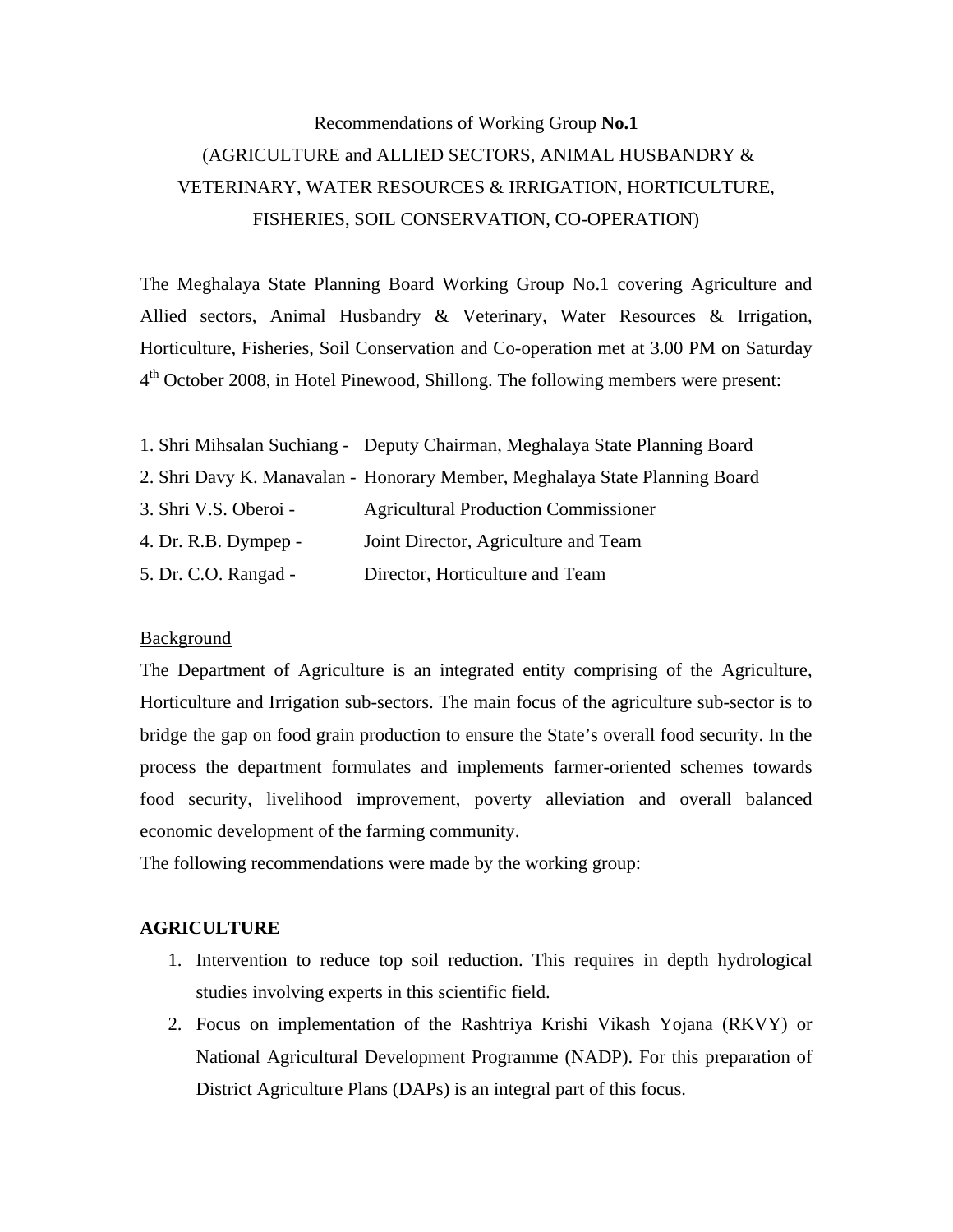- 3. State Land Use Board needs to be strengthened.
- 4. Effective coordination between ICAR and the State government is necessary. This will create more linkages with the farmers at different agro-climatic regions.
- 5. Research organizations in the State (ICAR) should play a crucial role in maintaining and preserving local germplasm of better characteristics and adaptability.
- 6. Research laboratories in the State should be strengthened in terms of infrastructure and skill development.
- 7. Financial institutions like NABARD should play an active role to strengthen credit support.
- 8. Crop insurance should be extended to cover more crops of major importance in the State.
- 9. With the global climate changes having significant impact in the State, crop forecasting is fast becoming vital to enable farmers take necessary steps to avoid crop losses due to adverse climatic conditions. Meteorological support from the ICAR research complex, Umiam and the North Eastern Space Application Centre (NESAC), Umiam are crucial to agriculture activities.
- 10. Timely supply of inputs (seed materials) to the farmers is vital for better crop production and productivity. There is need to introduce the seed village concept with authentic certification. The State needs to set up a State Seed Certifying Agency.
- 11. MeCOFED needs to be strengthened to ensure that the constant supply of fertilizers is not hampered.
- 12. There is a need to upscale the skills and knowledge of available manpower in the Agriculture department. The goal of attaining food security in the State depends largely on the technological applications in crop production.
- 13. Integrated Pest Management, Integrated Nutrient Management including documentation of Indigenous Technological Knowledge are important systems to be adopted in the agriculture development of the State.
- 14. Loopholes in the State land tenure system need to be addressed to solve constraints in overall agricultural development.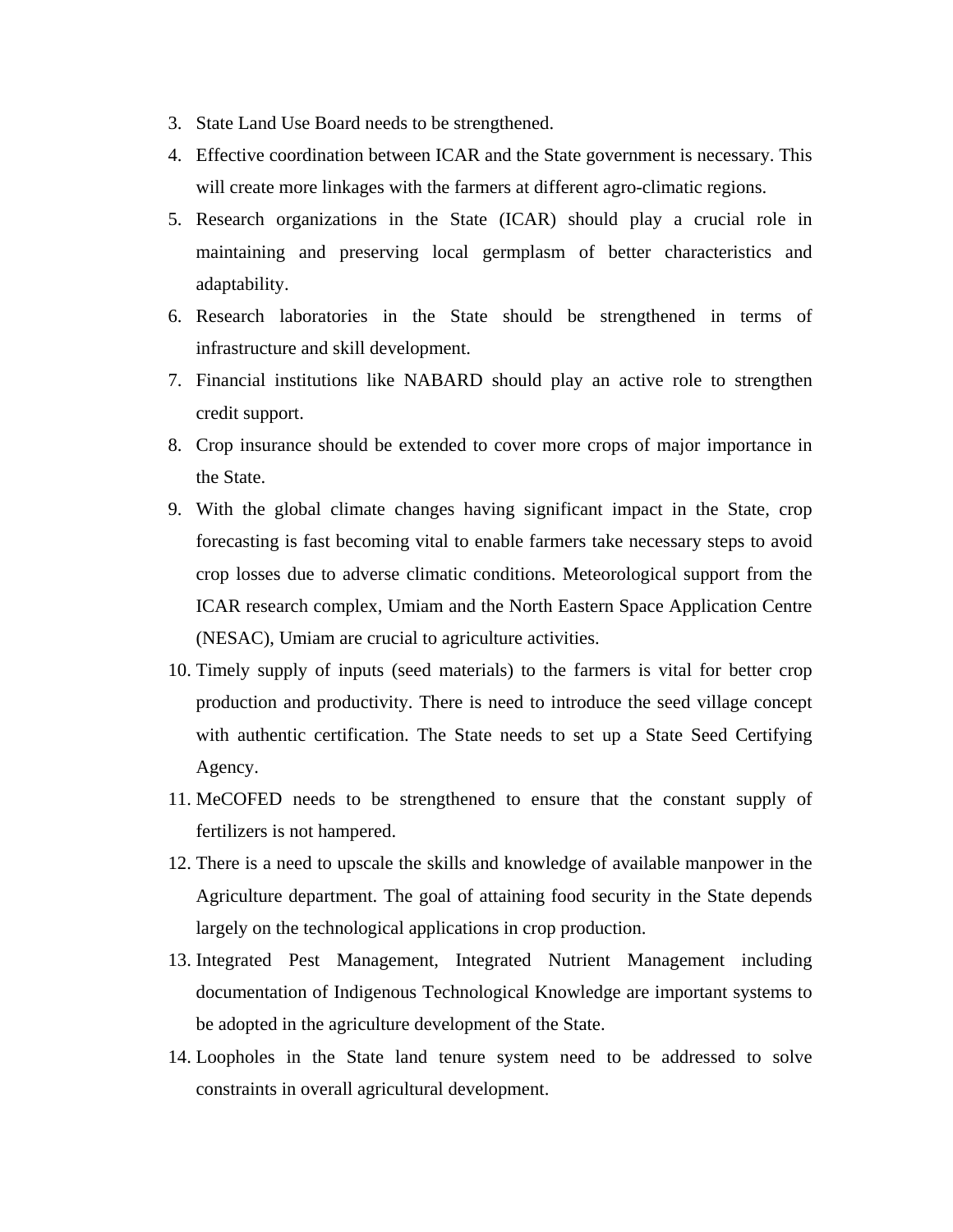- 15. Land reclamation of cultivable wasteland and utilization of fallow land will go a long way in area expansion under crop cultivation with multiple cropping and introduction of high yielding varieties.
- 16. Farmers training and dissemination of updated knowledge are important. Krishi Vigyan Kendras (KVKs) need to be set up in all the districts of the State.
- 17. Agricultural extension is weak in the State. Support to extension reforms need to be given utmost importance. Agricultural Technological Management Agencies (ATMAs) should be established in all the districts of the State.
- 18. The present fund allocation in the agriculture sub-sector appears to be too meager, it works out to approximately two per cent of the total State Plan Budget. Increase in Plan allocation under the sector is highly recommended.

## **HORTICULTURE**

- 1. Post harvest management
- a) Creation of infrastructure to reduce post harvest losses and to add value to the produce through proper grading, packaging, processing etc.
- b) Providing adequate connectivity for the collection, grading and processing of the produce.
- c) Creation of forward linkages in the form of market surveys, avenues and proper market tie-ups.
- 2. Scaling up of production Crops need to be taken up on a commercial basis by upscaling entrepreneurship.
- 3. Financial autonomy Systems need to be evolved for financial autonomy of enterprises by upgrading administrative and operating systems especially in areas where PPP mode has been/will be undertaken. A commercial unit cannot run on departmental sanctions.
- 4. Capacity building
- a) Capacity building at various levels is imperative from the farmer/entrepreneur to the administrator/official level.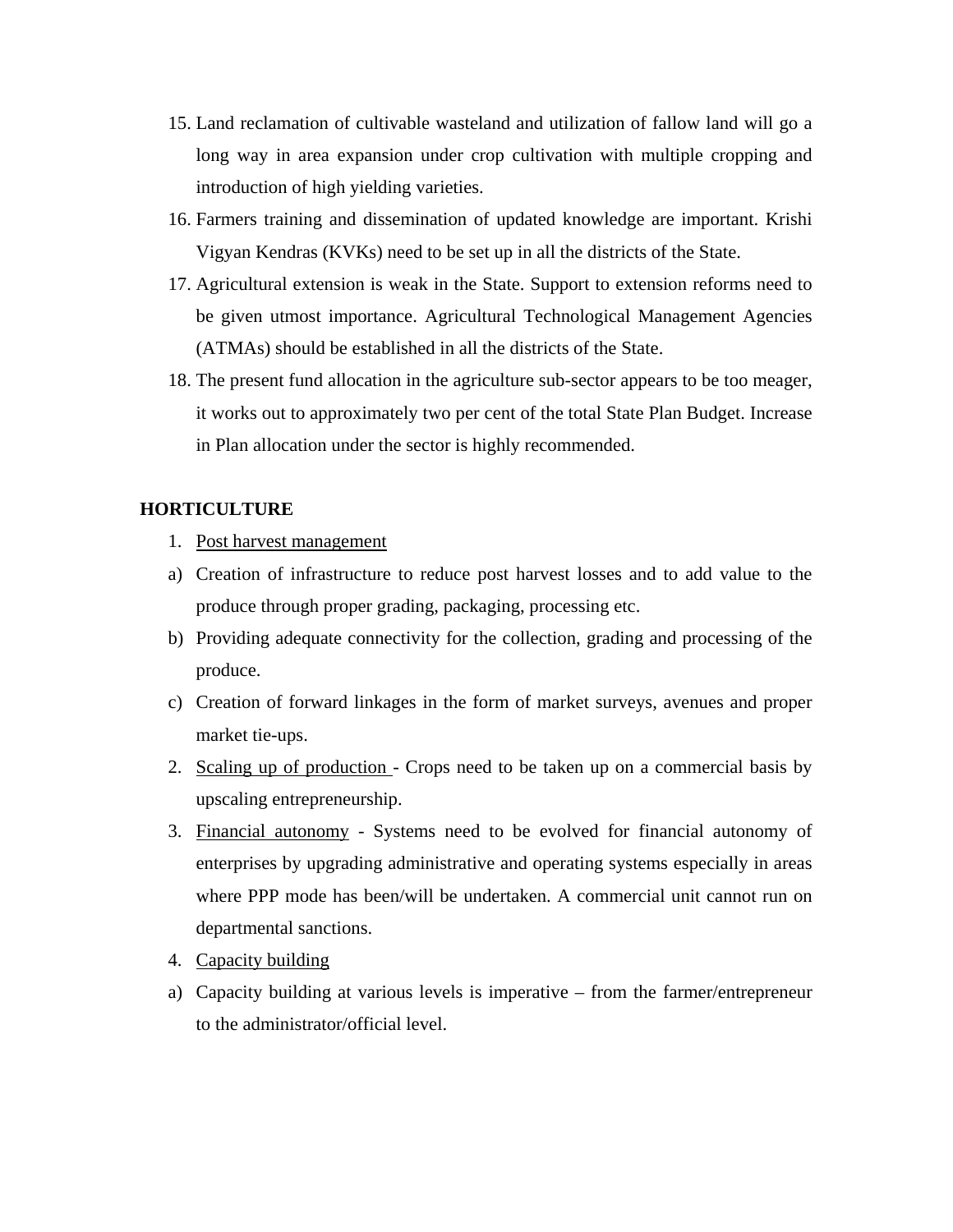- b) There is need to set up institutes to cater to the specific needs of the State. The ICAR research station, Umiam needs to address local needs and to incorporate the "Land to Lab" component in their "Lab to Land" programmes.
- c) A training needs assessment (TNA) exercise is imperative to ascertain the human resource development (HRD) requirements of the State.
- 5. Outsourcing Expertise in specific areas identified should be outsourced to achieve maximum mileage of the available resources.
- 6. Credit flow Credit linkages (forward and backward) are very low to non-existent in this sub-sector. Financial institutions should appoint more field officers and link with other institutions such National Horticulture Board (NHB), North Eastern Development Finance Corporation Ltd. (NEDFi) to ensure a boost in commercialization.
- 7. Crop insurance To ensure that farmers/financial institutions are encouraged to enter into commercial ventures crop insurance needs to be propagated.
- 8. Database The creation of a vibrant database is vital in the planning process. This may be brought about by dovetailing the present efforts of the State with outsourced professional services as well as those of remote sensing that could be entrusted to the Indian Space Research Organization (ISRO) through NESAC.
- 9. Allocation of funds Horticulture receives less than 0.5% of the plan budget allocation. Plan funds for this sector should be upscaled to bring about the proposed changes in the horticulture sector.

## **IRRIGATION**

- 1. There is need to set up more irrigation projects.
- 2. Irrigation projects once completed should be maintained through the participatory irrigation management programme which involves the beneficiaries.
- 3. Improvement and modernization of old projects should be taken up on priority.
- 4. Upscale the skills and knowledge of available manpower in the irrigation sector. There is need to acquire latest tools and equipment for survey and investigation, quality control and monitoring.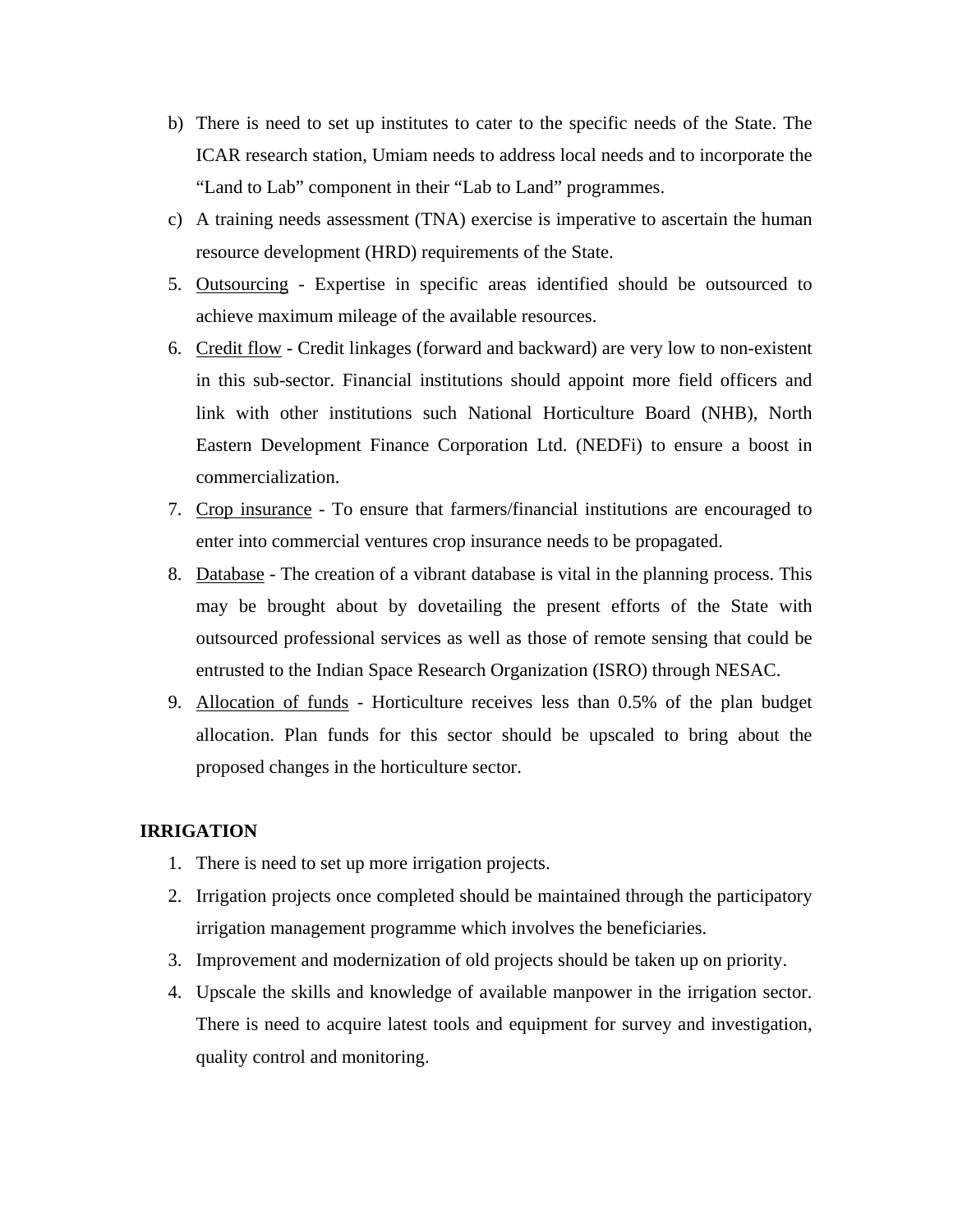- 5. There is need to enhance water retention through construction of rain water harvesting structures, check dams, dug well etc.
- 6. Government should come out with specific policy to check unscientific mining and its effect on streams.
- 7. There is need to enhance budget allocation to meet the requirements and commitments of this sub-sector.

## **ANIMAL HUSBANDRY AND VETERINARY**

- 1. Veterinary service and animal health The existing veterinary dispensaries (74 nos.) and veterinary aid centres (59 nos.) are inadequate to meet the medical requirements of livestock and poultry. There is need to set up additional veterinary dispensaries and veterinary aid centres under the 11<sup>th</sup> Plan.
- 2. Cattle development The existing artificial insemination network in the State needs to be strengthened. All veterinary institutions in the State need to be equipped with artificial insemination facilities.
- 3. Poultry development People's participation (educated unemployed youth and general farmers) in poultry production is crucial to sustaining self sufficiency. Rural cluster approach on poultry development could also be aggressively taken up.
- 4. Sheep and goat development Incentives could be given to farmers to encourage sheep and goat rearing and to supplement meat production in the State.
- 5. Piggery development People's participation (educated unemployed youth and general farmers) in pig rearing is crucial to mitigating the shortfall and to achieve self sufficiency. Rural cluster approach on piggery development could also be aggressively taken up.
- 6. Feed and Fodder development Participation of farmers in cultivating and producing feed ingredients (maize, soya bean, ground nut) in a commercial way should be encouraged. Transport subsidy (with central assistance) for supply of feed ingredients may also be considered. Setting up of Livestock and Poultry Development Board may also be considered.